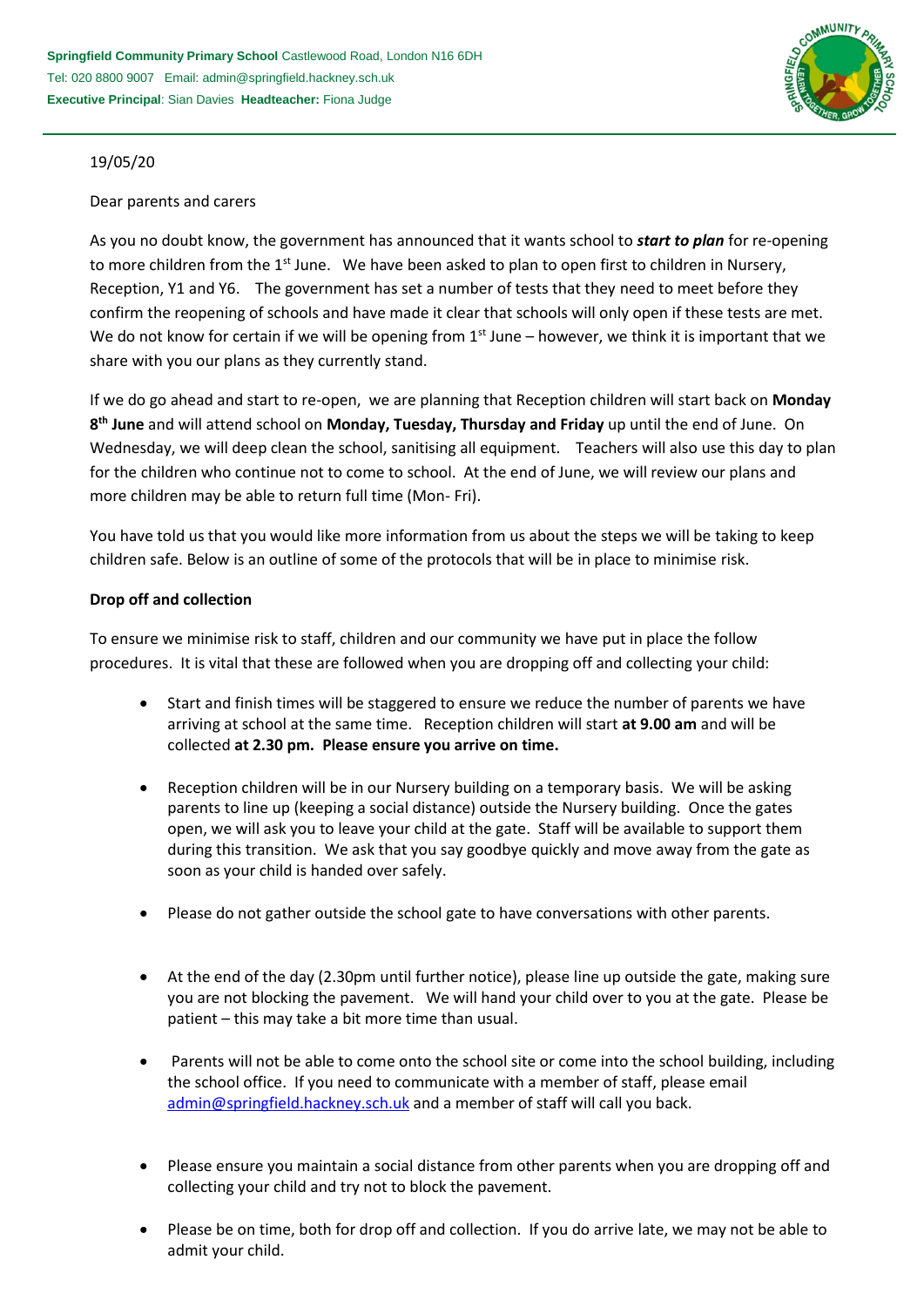- We are asking that you do not bring bicycles or scooters to school. We will not be able to keep them in school.
- We ask that only one parent or carer drops and collects your child.

## **The school day**

The school day will be different. It certainly will not be like school days before 'lock down'. However, we will do everything we possibly can, to ensure children are happy, safe and learning.

First of all, we are not expecting or going to be asking our youngest children to remain 2 metres apart throughout the day. We all know this would not be possible or appropriate. Young children will naturally play together; hug each other and share toys and equipment. However, we are taking the following steps, as laid out in guidance by the Department of Education, to **minimise** the risk to your child and to our staff:

- We will keep children in smaller groups or 'bubbles' these 'bubbles' will have a maximum of fifteen children. Each 'bubble' will stay together throughout the day. Children will not be able to mix 'across bubbles' or play with children in a different 'bubble'. Each group will have two adults who will stay with the group throughout the day.
- Children in the same class may end up in different 'bubbles'.
- Every morning, we will start the day by reminding children about how to maintain good hygiene practices, the importance of washing hands thoroughly and what to do if they need to sneeze or cough.
- We will ensure that there are stringent handwashing and respiratory hygiene procedures in place. Children will wash their hands with soap and water at regular intervals throughout the day, supervised by an adult.
- We will constantly remind children what to do if they sneeze or cough and ensure there is always a supply of tissues nearby.
- We will remove toys that are difficult to wash and where practical, soft furnishings.
- We will wash as much equipment as we feasibly can at the end of each day and ensure the building is thoroughly cleaned
- At regular points throughout the day, we will thoroughly clean 'contact points', e.g. tables, door handles, toilet seats and taps.
- $\bullet$

# **We are asking you**:

- **not** to send your child to school if they have a temperature or appear unwell. This is absolutely vital.
- *not* to send you child into school with bags or equipment from home. The only item children can bring from home is a packed lunch (if they are not eating school dinner). We ask that you put their lunch in a *plastic* lunchbox, which we will sanitise in school.
- *to* either wash your child's clothes at home each evening or send them to school wearing a new set of clothes each day. To support you with this we are not asking children to wear school uniform for the remainder of the summer term. Please send your child to school wearing comfortable, easy to wash clothes. Tee-shirts and legging/tracksuits are perfect. *Open toe sandals, flip-flops or crocs are not allowed for health and safety reasons.*